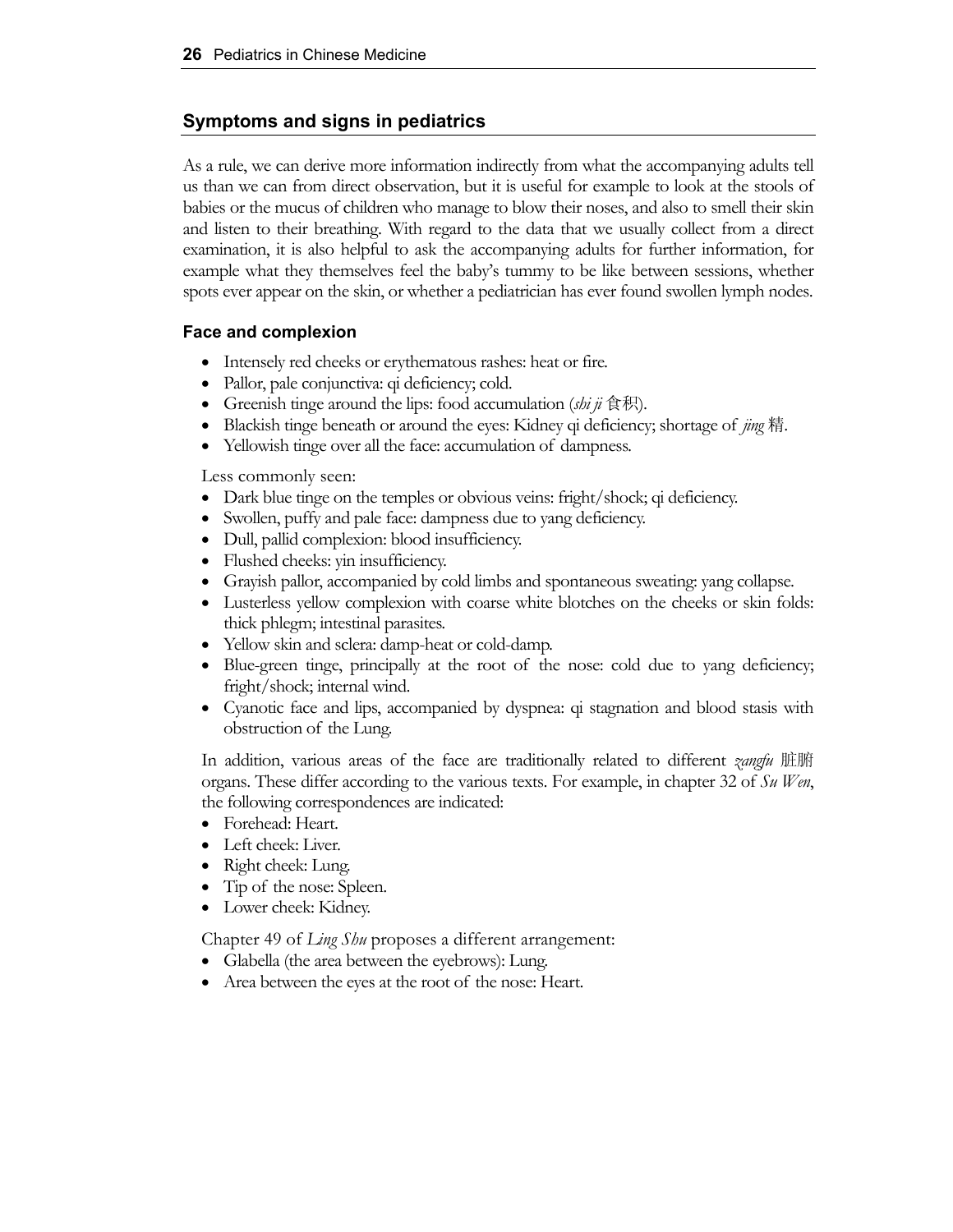- Central section of the nose: Liver.
- Tip of the nose: Spleen.
- Area between the nostrils: Stomach.
- Area below the eyes alongside the nose: Small Intestine.
- Area beside the wings of the nose: Large Intestine.
- Cheeks on either side of the mouth: Kidney.
- Area between the nose and mouth: Bladder.

#### **Eyes and gaze**

- Red eyes: wind-heat; fire; internal heat.
- Itchy eyes: wind.
- Yellowish discharge: damp-heat.
- Excessive lacrimation: wind-damp.
- Lacrimation on exposure to wind: wind-heat or deficiency-cold in the Liver channel.
- Dark/black periocular region: Kidney qi deficiency.
- Agitated, restless gaze: heat.
- "Wild" gaze with wide-open, staring eyes: ascending Liver yang; phlegm-fire.
- Veiled, clouded, inexpressive gaze: phlegm-cold; qi deficiency; shortage of *jing*.

Less commonly seen:

- Pale conjunctiva: blood insufficiency.
- Swollen eyelids: deficiency of Kidney or Spleen qi, with changes in the fluid metabolism.
- Watery eyes: dampness.
- Dry eyes: yin insufficiency.
- Yellow sclera: damp-heat.
- Black specks in the sclera: intestinal parasites.
- Pupillary changes: Kidney qi deficiency, shortage of *jing*.

In addition, various areas of the eyes are traditionally related to the five *zang* organs:2

- Sclera: Lung.
- Pupil and crystalline lens: Kidney.
- Iris and retina: Liver.
- Eyelid: Spleen.
- Inner and outer canthus: Heart.

#### **Mouth, throat and ears**

- Bright red or dry lips: heat/fire.
- Pale lips: qi deficiency.

<sup>2</sup> These relationships can be derived from chapter 80 of *Ling Shu*, which describes how the essence of each of the five *zang* organs converges at the eyes. Each essence is related to a particular tissue and can therefore be related back to the organ associated with that tissue.